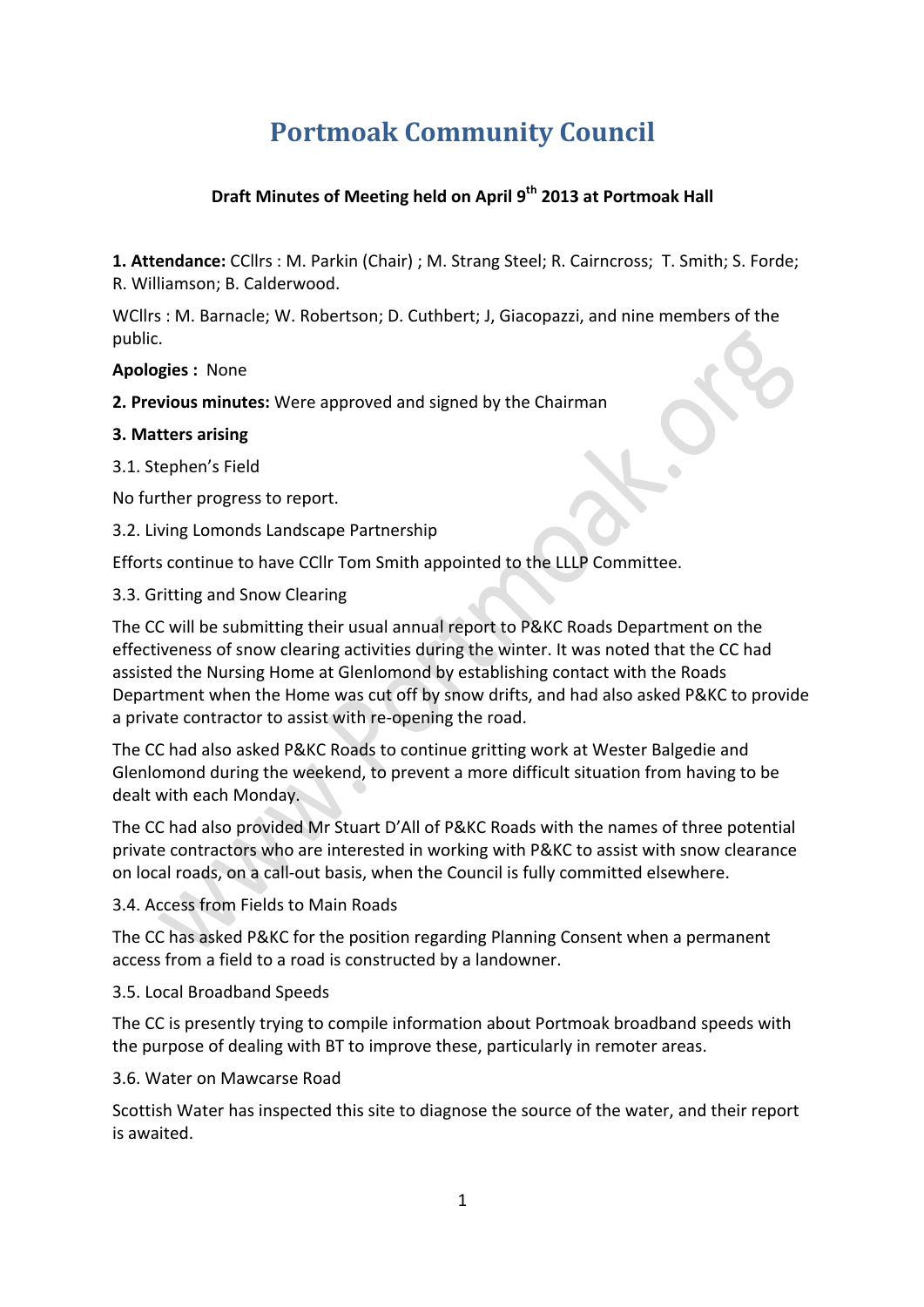## 3.7. Lomond Country Inn

The CC has written to the believed purchaser of the Lomond to establish contact.

# **4.0. TRACKS Report**

4.1. To cover for the previously notified absence of Mr George Lawrie, WCllr Robertson reported on the current position regarding the Wester to Easter Balgedie Footpath.

In January 2013, TRACKS and P&KC had submitted an application to SUSTRANS for part funding (£49,403) of a sealed-surface path costing  $E98,807$ , with matched funding to be sought from P&KC Community Greenspace (£14,822) and SITA Trust (£34,582)

The project was within the SUSTRANS criteria, and the SITA Trust application result would be known in July 2013.

Subject to negotiations with landowners, the project seemed to be on target.

4.2. WCllr Robertson also reported that as part of a plan to provide footpath access from the B920 at Lochend Farm to the Loch Leven Heritage Trail, TRACKS was exploring the possibility of a path along the perimeter of Portmoak Airfield.

He accepted that the piecemeal nature of TRACKS planning applications sometimes caused problems for P&KC Planning Department.

Arrangements were in hand to secure the final link of the Heritage Trail around Loch Leven.

# **5.0. Car park at Moss Road Scotlandwell**

The possible development of a site on the B920 (H54), plus sundry infill development, could increase the size of Scotlandwell by 66%. Parking in Scotlandwell is already limited, and there is no provision for public parking. The leisure proposals for the Moss itself, together with visitors to the recently restored Wash House and Well, will further increase the demand for parking.

CCIIr Cairncross pointed out that in the 2004 Local Development Plan, P&KC had required provision of land for car parking, and that in the 2013 Draft Local Plan they had agreed that encouragement would be given to proposals that provided additional parking. The CC accordingly feels the need for car parking to be a vital part of the village infrastructure that is being overlooked, and will therefore continue to work for the provision of car parking at Moss Road.

WCllr Robertson mentioned that Scottish Water, who use Moss Road, had agreed to repair the potholes.

## **6.0. Grounds Maintenance**

The CC will write to P&KC about the proposed reduction to grounds maintenance, particularly at Wester Balgedie, at the junction of the A911. This is a prime tourist viewing location that has been enhanced and cared for by local residents, and to reduce its maintenance to that of the status of a verge would be counter-productive for both P&KC and Portmoak.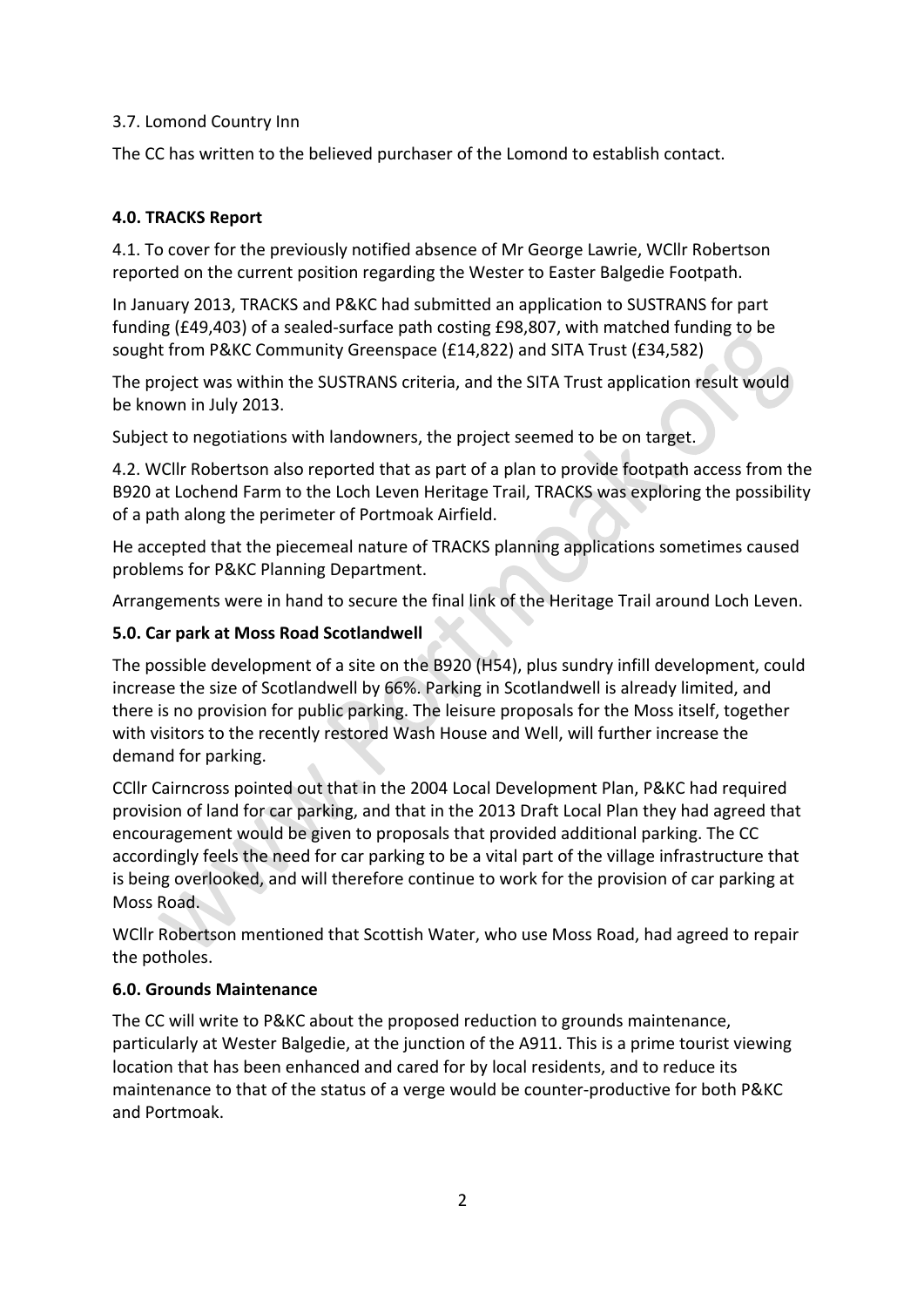## **7.0. Local Development Plan**

The Plan has been submitted to Government Reporters, prior to approval by the Scottish Government. Unfortunately, the usual stage of publishing a Plan for further consideration after amendment by the consultation process, has been omitted. There is therefore a need to emphasise the representations made by Portmoak CC, so that these are fully considered by the Reporters. Accordingly the CC will write to the Reporters.

#### **8.0. Reports**

8.01 Police

There was no Police presence, and no written report had been submitted.

#### 8.02. Treasurer

The Treasurer presented Accounts to the Year ended March 2013 that showed a balance of £355.78 in the Michael Bruce Way account, and £247.90 in the General account.

 $\hat{\phantom{a}}$ 

#### 8.03 Planning

The CC had considered three Planning Applications made to P&KC.

13/00401/FLL: Erection of Dwellinghouse, Arnot Tower, Leslie, Glenrothes. No objection, but comment to be made on the setting.

13/00552/FLL: Alterations and Extension to Dwellinghouse at 27 Whitecraigs, Kinnesswood. No objection.

13/00505/FLL: Land at Loch Leven's Larder. Change of use to form Cricket Ground, Pavilion, Car Parking etc. No objection. The CC will write to P&KC Planning to emphasise their support for this application.

These decisions were those of the entire Community Council.

#### 8.04. Roads

The following matters are still in hand with P&KC Roads Department.

- Refreshing of the surface painted road signage on the A911 from Milnathort to Auchmuir Bridge.
- Improved signage and road markings at the Wester Balgedie junction with the A911.
- Drain covers collapsing on the Portmoak length of the A911.
- Resurfacing of the B9097 South Loch Road. WCllr Cuthbert reported that the deterioration of the B9097 was considered to be cosmetic by P&KC Roads, and there was no immediate plan for repair. WCllr Barnacle also reported that P&KC did not consider the re-instatement of blind summit signs on the B9097 to be needed.
- Replacement reflective signs at New Gullet Bridge on the B920.

In addition, Miss Elizabeth Smith MSP had been unable to have a meeting with the Road Haulage Association at the Scottish Parliament, regarding the passage of HGVs through Portmoak. She will report again.